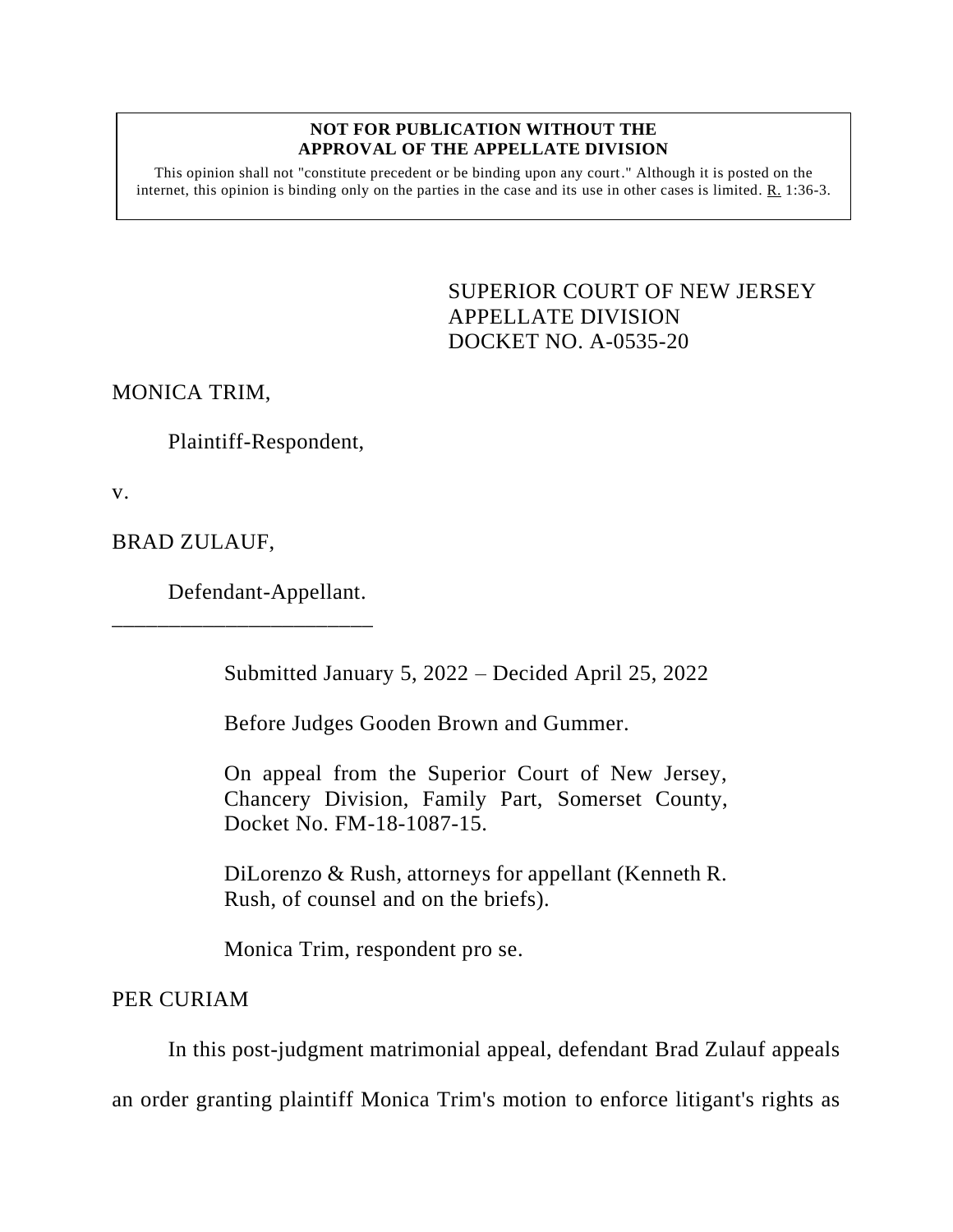to his failure to pay child support and other child-related expenses; denying his cross-motion to reduce his child-support obligations and to terminate his obligation to pay fifty-percent of other child-related expenses and to make certain payments to plaintiff; and awarding plaintiff half of the attorney's fees she had requested. Discerning no abuse of discretion, we affirm.

## I.

The parties were married on July 1, 2005. They have two sons, one born in 2008 and the other in 2009. The parties separated in February 2010. On August 27, 2015, they executed a Divorce Settlement Agreement (DSA), which was incorporated into a September 23, 2015 Judgment of Divorce.

In the DSA, the parties, neither of whom were then represented by counsel, agreed defendant would make monthly child-support payments of \$1,000 until their children turned twenty-five. Defendant also agreed to pay fifty percent of other child-related expenses, which included summer-camp tuition, unpaid medical expenses, educational-support needs, secondaryeducation costs, and extracurricular activities and to keep the children on his medical- and dental-insurance plans. The parties also agreed defendant would pay plaintiff's monthly cell-phone and yearly car-insurance bills. The DSA did not provide for any alimony payments. The Judgment of Divorce confirmed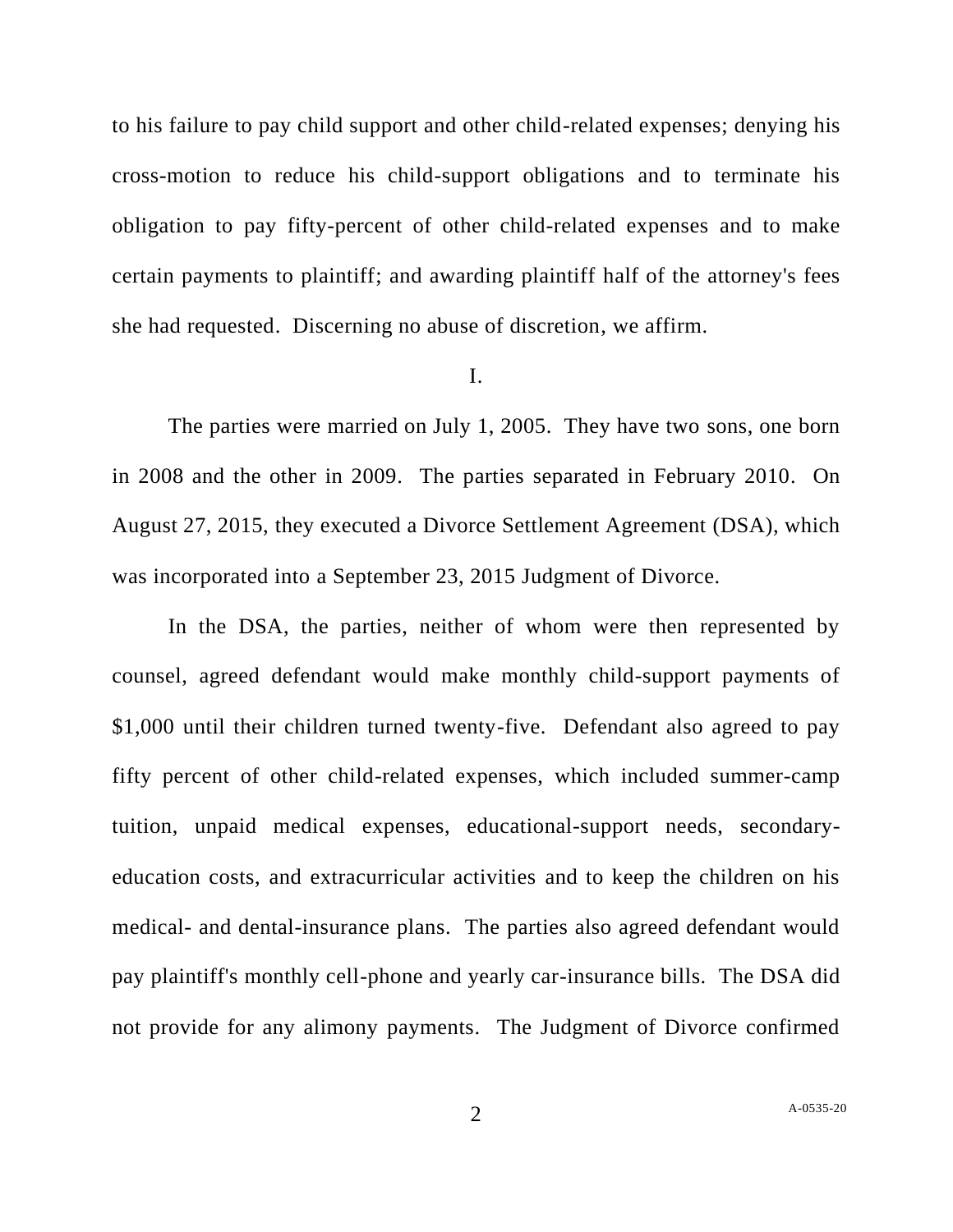"[a]limony is waived." At the time of the divorce, defendant was an employee of the Rahway Public School system, earning \$58,183 per year.

In a January 16, 2020 email, defendant informed plaintiff he was "in the negative financially," confirmed one of his child-support payment checks had "bounced," and advised her he would "not be able to keep paying [her] \$1,000 a month" but would send her what he could. On January 28, 2020, plaintiff responded, telling him his situation did not "change the needs of [their] children and [she was] not in the position financially to make up the difference." She recognized "as the children have gotten older . . . there are things on both sides of [their] original agreement that may not work as well as [they] had intended." She offered to meet to "determine if [they could] come to a mutual agreement that works moving forward." She also noted she had not received a support payment. Defendant responded later that day, reminding her he had told her he could not "make the \$1,000 child support payment" and that he would send her what he could. In a March 16, 2020 email, plaintiff told defendant she had not received any child-support payments from him since December, he was then \$2,500 behind in child support, and he had not made the cell-phone or carinsurance payments, further increasing his total arrears. She confirmed he had declined her offer to meet to discuss adjustments to their agreement. She asked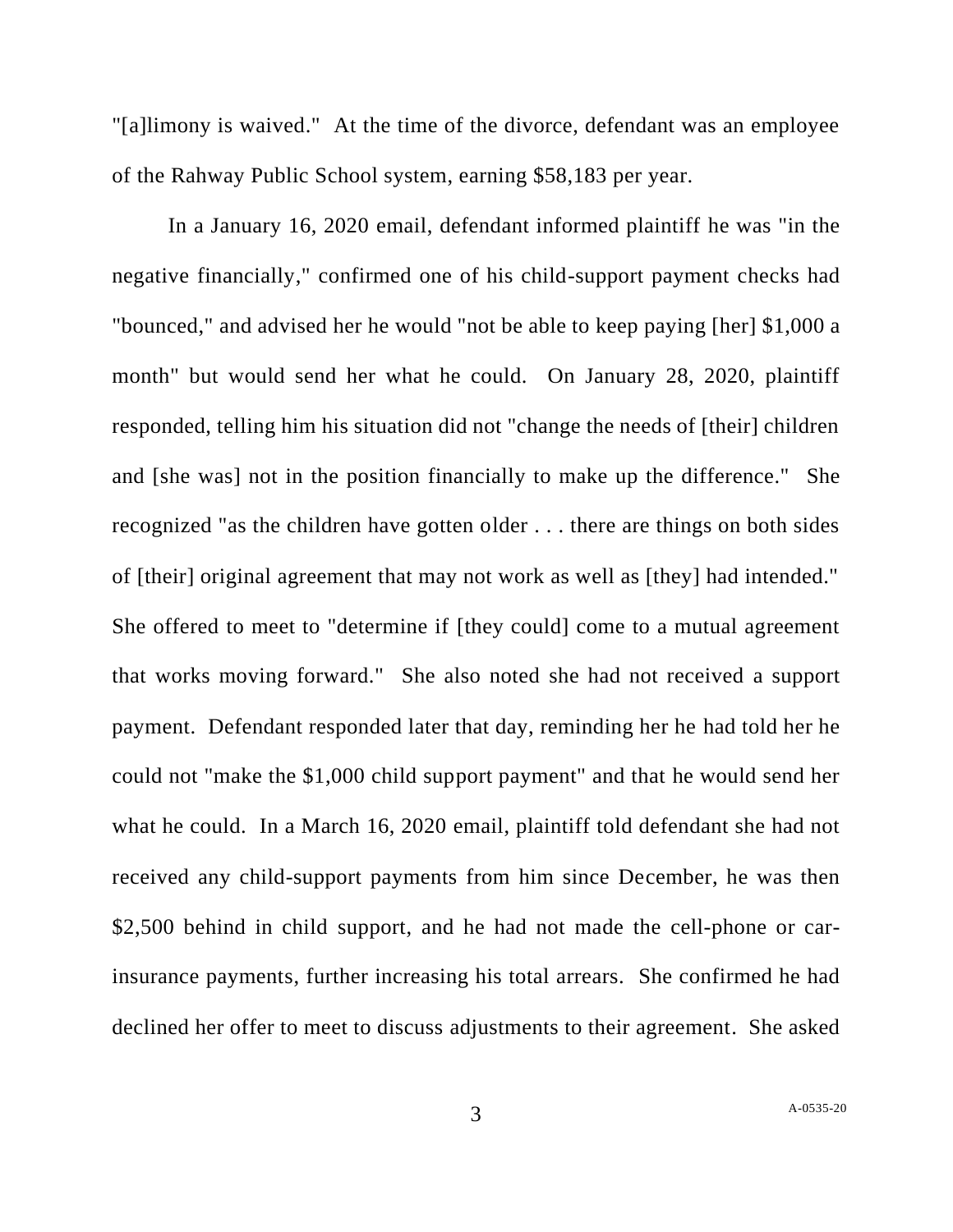him to "make a payment for back support due" and offered again to meet to avoid court action.

About five months later, after mediation efforts were unsuccessful, plaintiff moved to enforce litigant's rights pursuant to Rule 1:10-3, based on defendant's failure to pay child-support arrears, his share of certain child-related expenses, and defendant's cell-phone and car-insurance bills. She also sought an award of attorneys' fees.<sup>1</sup> Plaintiff supported her motion with a certification in which she testified defendant had paid only \$400 of the \$7,000 he was required to pay in child support in the prior seven months.

Defendant cross-moved, seeking an order reducing his child-support obligation and terminating his obligation to pay plaintiff's cell-phone and carinsurance bills and his share of his children's "extra-curricular and/or entertainment-related expenses." In a certification in support of his crossmotion, defendant testified that as an elementary-school teacher and lacrosse coach, he earned approximately \$73,290 annually. He stated he had "experienced severe financial hardship for the past two years trying to maintain [his] monthly child support and other recurring financial obligations,"

<sup>&</sup>lt;sup>1</sup> Plaintiff sought other relief regarding parenting time, which we do not address because neither party appealed the portion of the order regarding that aspect of plaintiff's motion.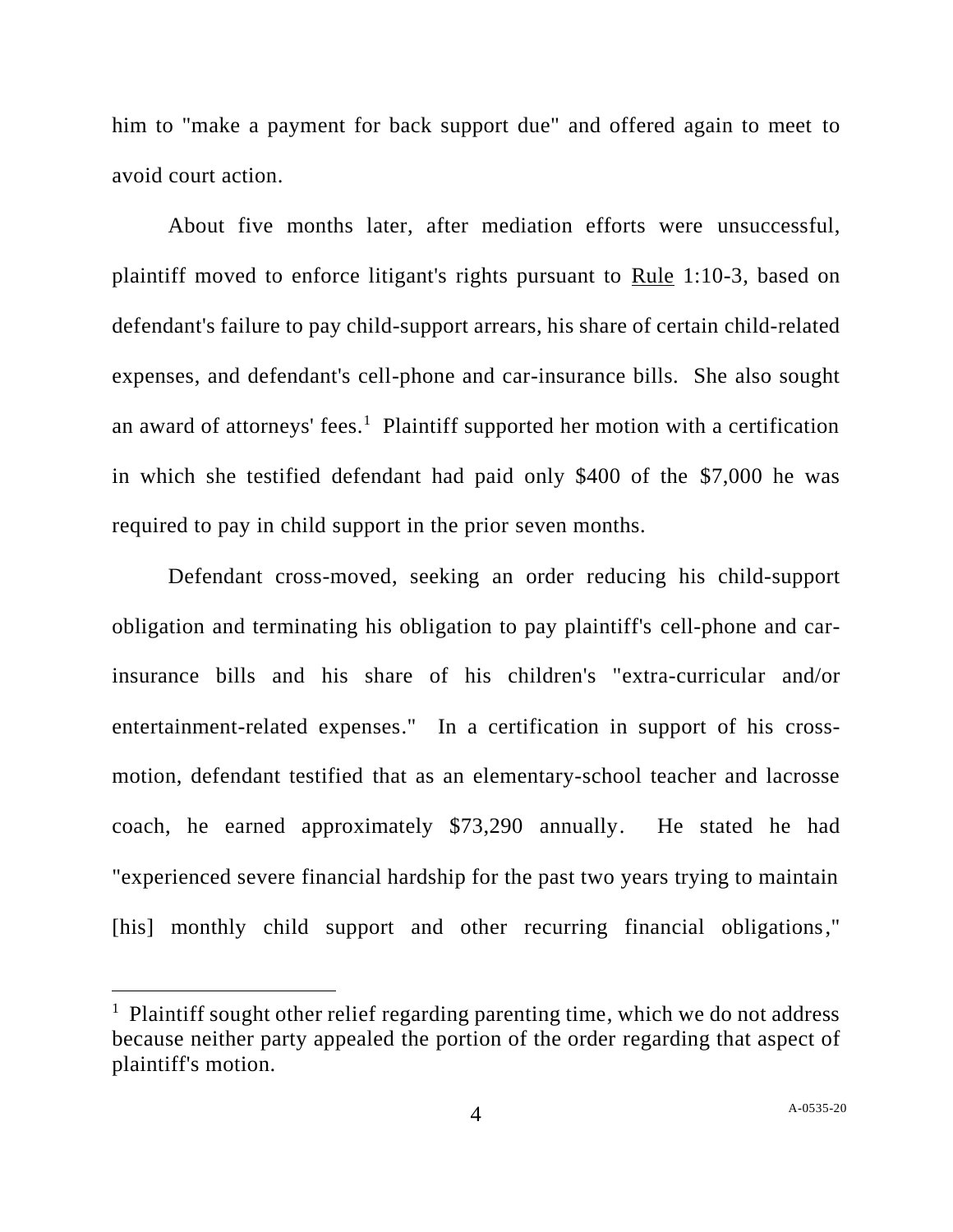referencing specifically difficulties in paying the mortgage on his recentlypurchased house, cashing out IRA accounts, selling his fiancée's engagement ring, and relying on his parents for financial assistance. He asserted his living and personal expenses exceeded his monthly income and that he had been out of work that summer because of the COVID-19 pandemic. Pointing out the DSA has no end date for his obligation to pay plaintiff's cell-phone and car-insurance bills, defendant contended it seemed "shameful, cruel, and highly unjust" for him to pay those bills given the parties' "respective financial circumstances." He asserted he had paid \$800 of the child support he owed.

In reply, plaintiff pointed out defendant's purported financial difficulties had begun around the time he had purchased a new house with his fiancée. She argued, among other things, that reducing defendant's child-support obligation would be illogical given his income was approximately \$15,000 more than his income had been when he had agreed to the \$1,000 monthly obligation in the DSA.

After oral argument, the motion judge issued a twenty-one-page written order and opinion granting plaintiff's motion to enforce litigant's rights as to defendant's obligation to pay his child-support and child-related expenses; denying plaintiff's motion as to defendant's obligation to pay her cell-phone and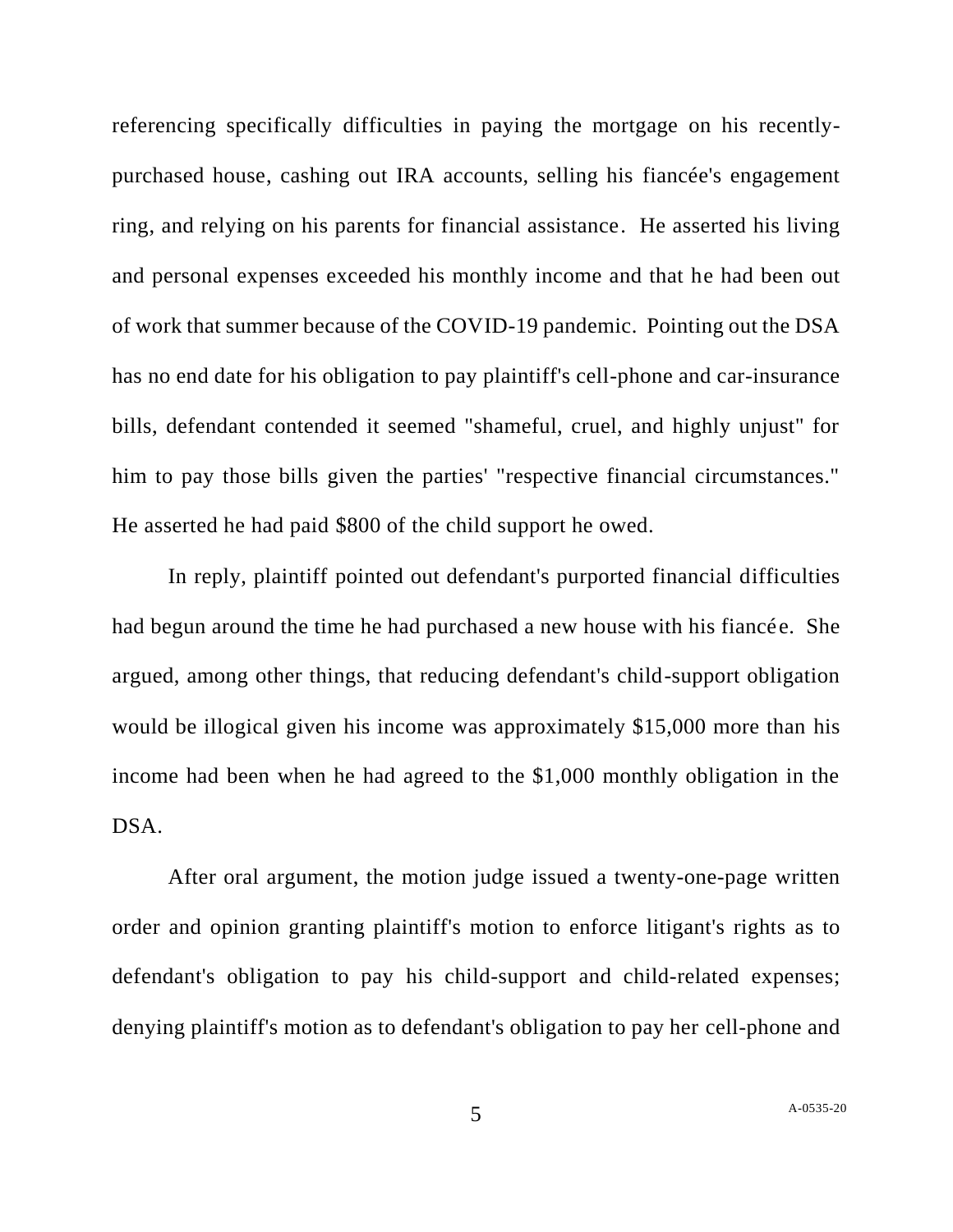car-insurance bills; awarding plaintiff one-half of her requested attorney's fees; and denying defendant's cross-motion in its entirety. The motion judge held defendant had not provided "a convincing reason" as to why he could not meet the child-support obligation he had agreed to in the DSA. The judge denied the aspect of plaintiff's motion concerning her cell-phone and car-insurance bills because plaintiff had not demonstrated clearly which bills defendant had not paid. After setting forth the law on attorney-fee awards, the judge found defendant had "unilaterally ceased child support payments without adequate justification or explanation" and ordered defendant to pay half of the fees requested by plaintiff.

Citing Lepis v. Lepis, 83 N.J. 139, 157 (1980), the motion judge found defendant had not "established that his current financial situation [was] more than a temporary circumstance" and had failed to provide "much explanation as to why his monthly income is now insufficient to cover both his living expenses and his child support obligation when he previously paid his monthly support obligation." Noting plaintiff's assertion defendant's purported financial difficulties began when he purchased a new house and that his current income was higher than his income was when the parties initially set child support, the motion judge denied defendant's request to reduce his child-support obligation.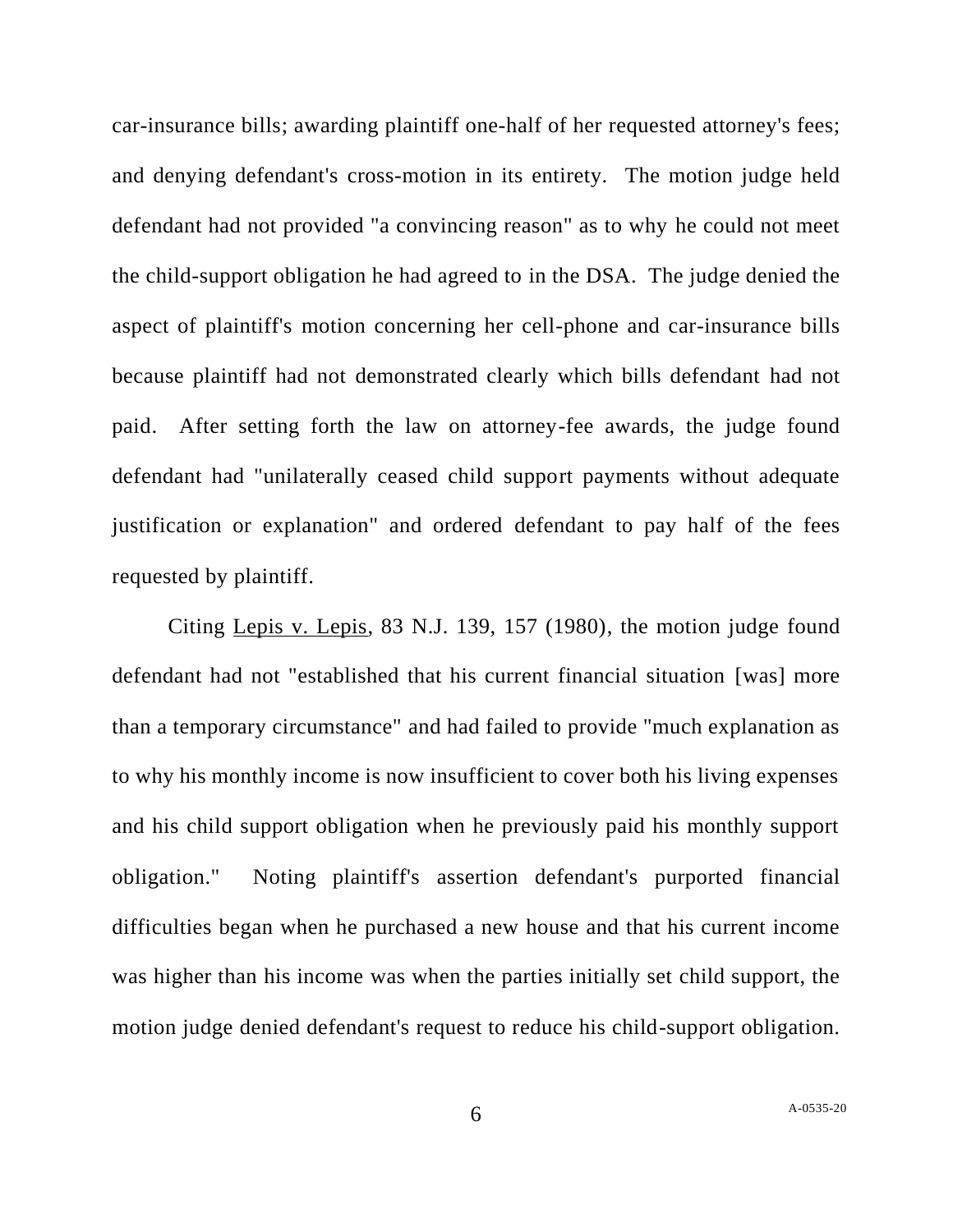The judge rejected defendant's contention his agreement to pay plaintiff's cellphone and car-insurance bills was de facto alimony. Finding no indication the DSA was the product of fraud, the judge held defendant would continue to pay the portions of the bills covering plaintiff's expenses. The judge expressly permitted defendant to move again regarding the car-insurance bills if he could provide proof the premium had increased since the Judgment of Divorce had been entered.

On appeal, defendant argues the motion judge erred: (1) by awarding litigant's-rights relief without determining defendant's violation was "willfully contumacious" or that defendant had the capacity to comply; (2) awarding plaintiff attorney's fees without examining plaintiff's financial condition and the factors set forth in Rule  $5:3-5(c)$ ; (3) declining to reduce defendant's childsupport obligation and terminate his obligation to pay other child-related expenses without performing a child-support guideline calculation; and (4) declining to terminate defendant's obligation to pay plaintiff's cell-phone and car-insurance bills when the DSA did not provide an expiration date for that obligation.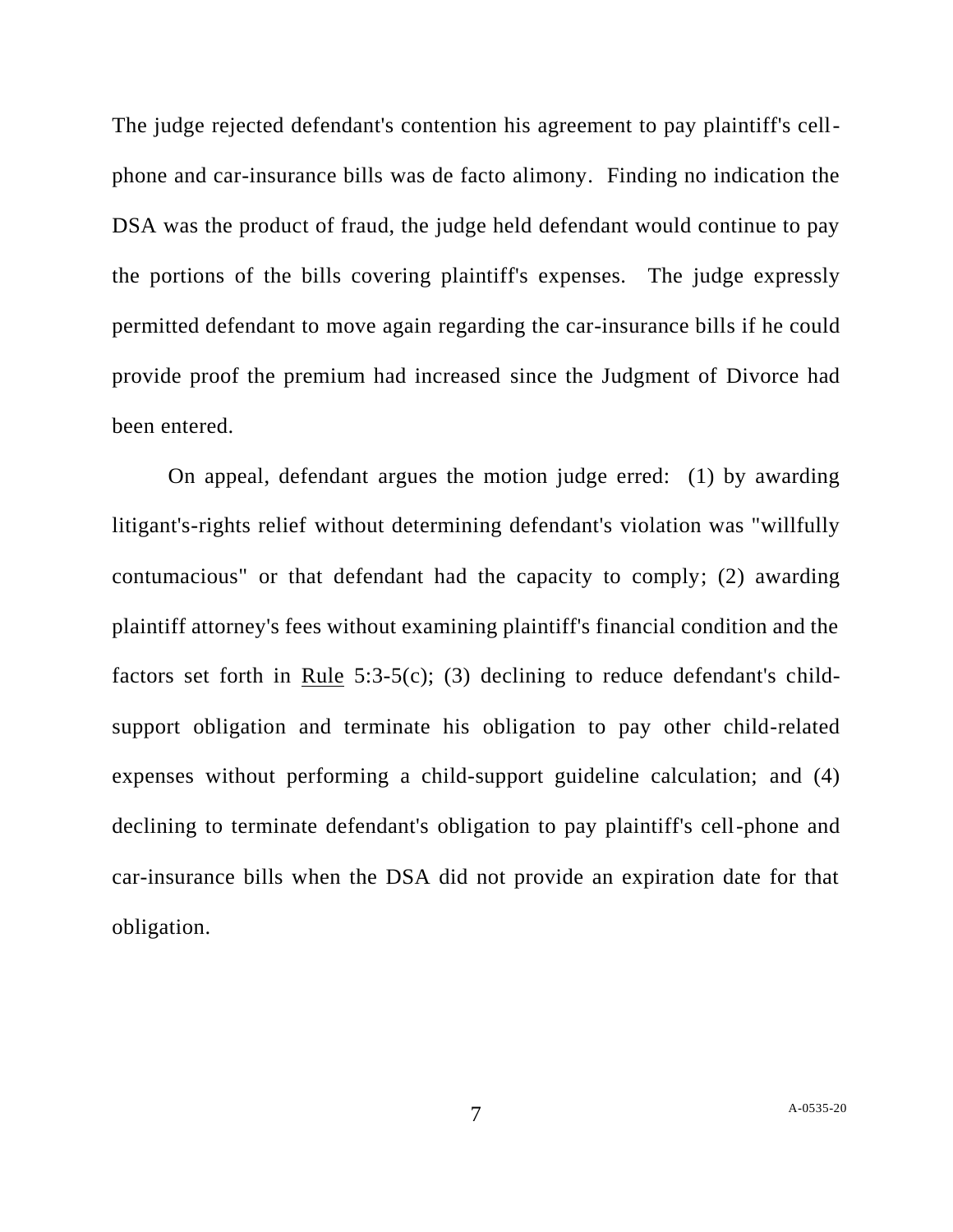"We review the Family Part judge's findings in accordance with a deferential standard of review, recognizing the court's 'special jurisdiction and expertise in family matters.'" Thieme v. Aucoin-Thieme, 227 N.J. 269, 282-83 (2016) (quoting Cesare v. Cesare, 154 N.J. 394, 413 (1998)). We reverse "only when a mistake must have been made because the trial court's factual findings are 'so manifestly unsupported by or inconsistent with the competent, relevant and reasonably credible evidence as to offend the interests of justice . . . .'" Spangenberg v. Kolakowski, 442 N.J. Super. 529, 535 (App. Div. 2015) (quoting Rova Farms Resort, Inc. v. Invs. Ins. Co. of Am., 65 N.J. 474, 484 (1974)). We review de novo questions of law. Amzler v. Amzler, 463 N.J. Super. 187, 197 (App. Div. 2020). We review under an abuse-of-discretion standard a trial court's child-support-modification order, J.B. v. W.B., 215 N.J. 305, 325-26 (2013), and an order granting a motion to enforce litigant's rights, N. Jersey Media Grp., Inc. v. State, Off. of Governor, 451 N.J. Super. 282, 296 (App. Div. 2017). An abuse of discretion occurs where the trial court's decision is "made without a rational explanation, inexplicably departed from established policies, or rested on an impermissible basis." Flagg v. Essex Cnty. Prosecutor,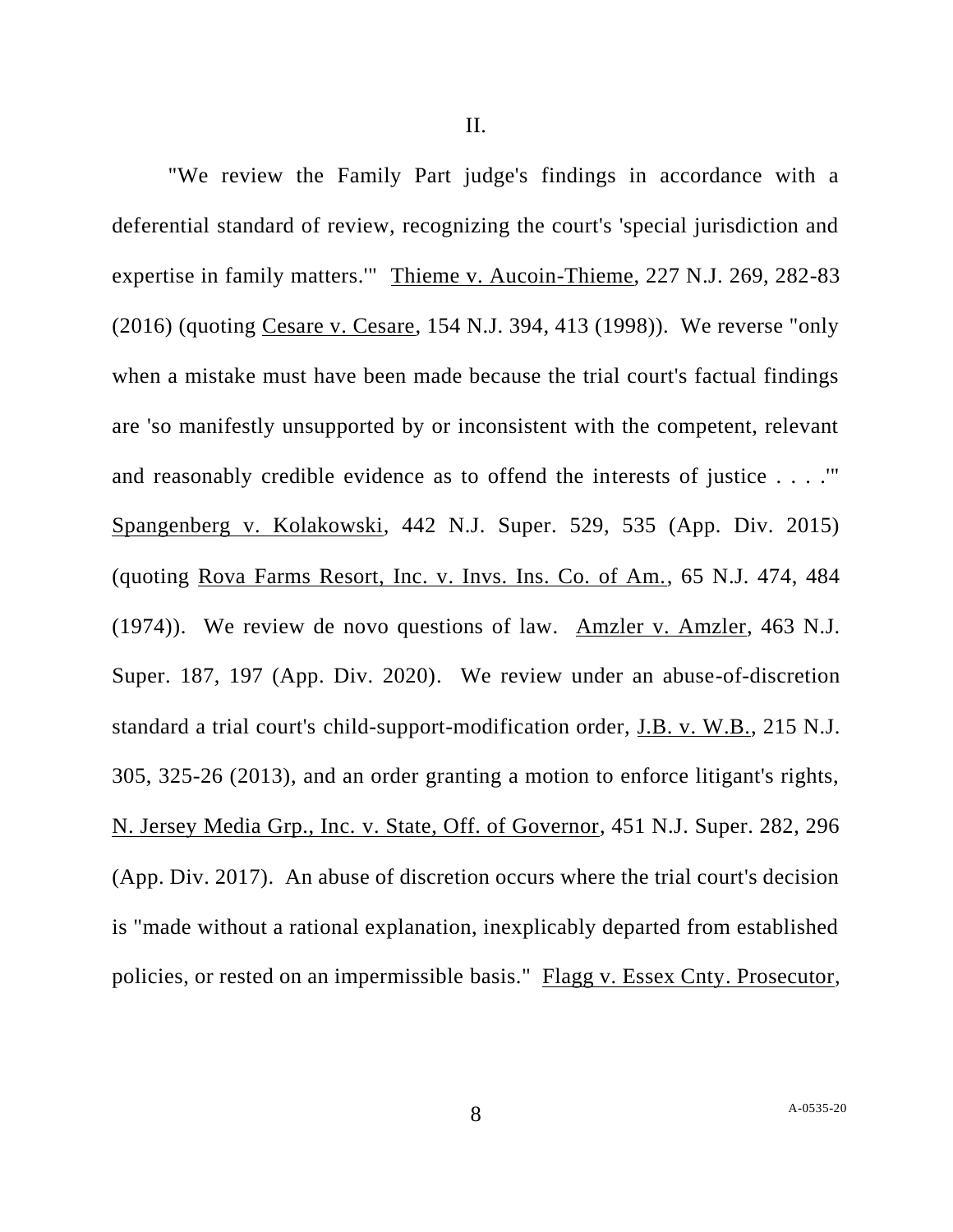171 N.J. 561, 571 (2002) (quoting Achacoso-Sanchez v. Immigr. & Naturalization Serv., 779 F.2d 1260, 1265 (7th Cir. 1985)).

Settlement of matrimonial disputes is "encouraged and highly valued in our system." Quinn v. Quinn, 225 N.J. 34, 44 (2016). Settlement agreements, including settlement agreements in matrimonial actions, are governed by basic contract principles and, as such, courts should discern and implement the parties' intent. J.B., 215 N.J. at 326. "The court's role is to consider what is written in the context of the circumstances at the time of drafting and to apply a rational meaning in keeping with the 'expressed general purpose.'" Pacifico v. Pacifico, 190 N.J. 258, 266 (2007) (quoting Atl. N. Airlines, Inc. v. Schwimmer, 12 N.J. 293, 302 (1953)). "[A] court should not rewrite a contract or grant a better deal than that for which the parties expressly bargained." Quinn, 225 N.J. at 45.

"'[S]trong public policy favor[s] stability of arrangements' in matrimonial matters." Konzelman v. Konzelman, 158 N.J. 185, 193 (1999) (quoting Smith v. Smith, 72 N.J. 350, 360 (1977)); see also Quinn, 225 N.J. at 44. However, a court is "authorized to modify alimony and support orders 'as the circumstances of the parties and the nature of the case' require." Halliwell v. Halliwell, 326 N.J. Super. 442, 448 (App. Div. 1999) (quoting N.J.S.A. 2A:34-23). A party seeking a modification of alimony and child support obligations must

9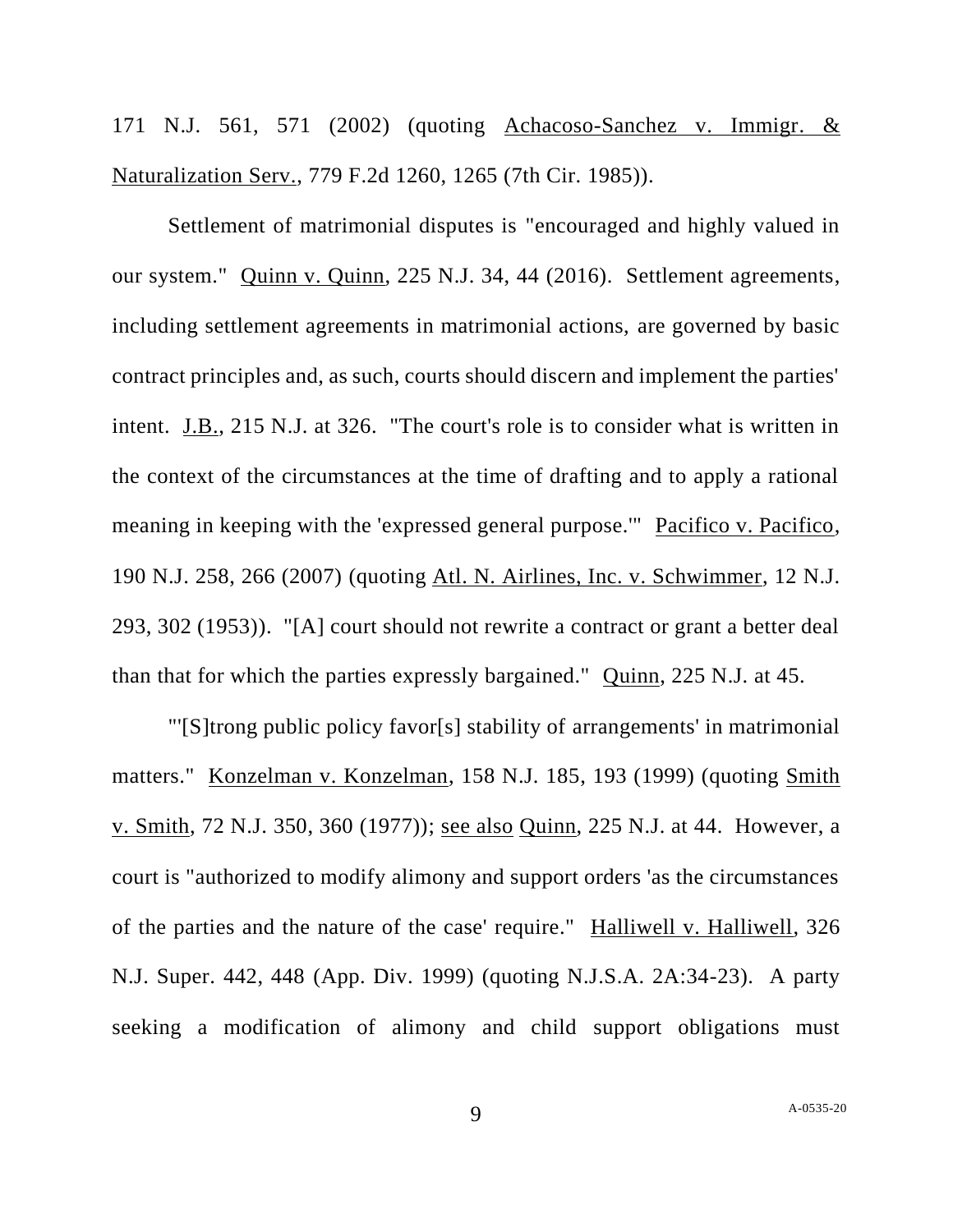demonstrate changed circumstances "as would warrant relief." Lepis, 83 N.J. at 157; see also Spangenberg, 442 N.J. Super. at 536. A temporary change of circumstances does not warrant relief. Lepis, 83 N.J. at 151; see also Donnelly v. Donnelly, 405 N.J. Super. 117, 128 (App. Div. 2009). Changes of circumstances that may warrant modification include: "an increase in the cost of living, an increase or decrease in the income of the supporting or supported spouse, cohabitation of the dependent spouse, illness or disability arising after the entry of the judgment, and changes in federal tax law." Quinn, 225 N.J. at 49 (quoting J.B., 215 N.J. at 327). If the moving party makes a prima facie showing of changed circumstances, the court may order the parties to disclose information regarding their financial status to enable the court to make an informed decision as to "what, in light of all the [circumstances] is equitable and fair." Lepis, 83 N.J. at 158 (quoting Smith, 72 N.J. at 360).

A <u>Rule</u> 1:10-3 hearing "comes about because an obligor has failed to comply with an order." Schochet v. Schochet, 435 N.J. Super. 542, 548 (App. Div. 2014). "The objective of the hearing is simply to determine whether that failure was excusable or willful, i.e., the obligor was able to pay and did not." Ibid. If necessary, a trial court may hold a hearing to determine whether a party's non-payment was excusable. Ibid. If a court is satisfied the non-compliant party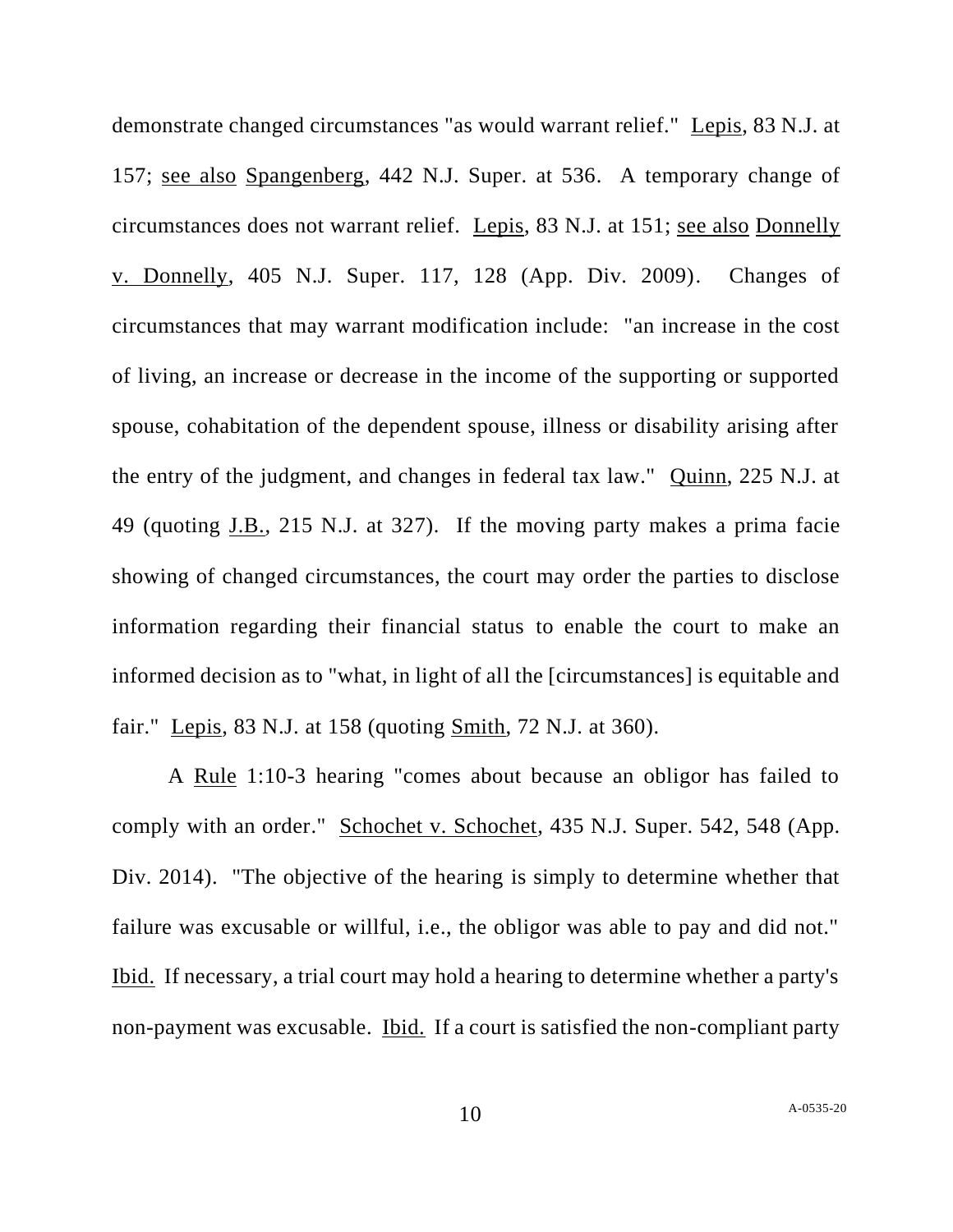was capable of following the order and willfully failed to comply, it may impose appropriate sanctions. Milne v. Goldenberg, 428 N.J. Super. 184, 198 (App. Div. 2012). "Sanctions under Rule 1:10-3 are intended to coerce a party's compliance." Ibid. "The court in its discretion may make an allowance for counsel fees to be paid by any party to the action to a party accorded relief under" Rule 1:10-3 and "[i]n family actions, the court may also grant additional remedies as provided by R[ule] 5:3-7." R. 1:10-3.

An award of attorney's fees rests within the discretion of the trial judge. McGowan v. O'Rourke, 391 N.J. Super. 502, 508 (App. Div. 2007). Therefore, "a reviewing court will disturb a trial court's award of counsel fees 'only on the rarest of occasions, and then only because of a clear abuse of discretion.'" Litton Indus., Inc. v. IMO Indus., Inc., 200 N.J. 372, 386 (2009) (quoting Packard-Bamberger & Co. v. Collier, 167 N.J. 427, 444 (2001)).

We affirm the trial court's decision in its entirety because we perceive no abuse of discretion in any aspect of the decision. Instead of moving for a modification of the Judgment of Divorce, which incorporated the parties DSA and the financial obligations to which he had agreed less than five years previously, defendant unilaterally declared in an email he would no longer pay the agreed-upon \$1,000 monthly child-support payment but would send plaintiff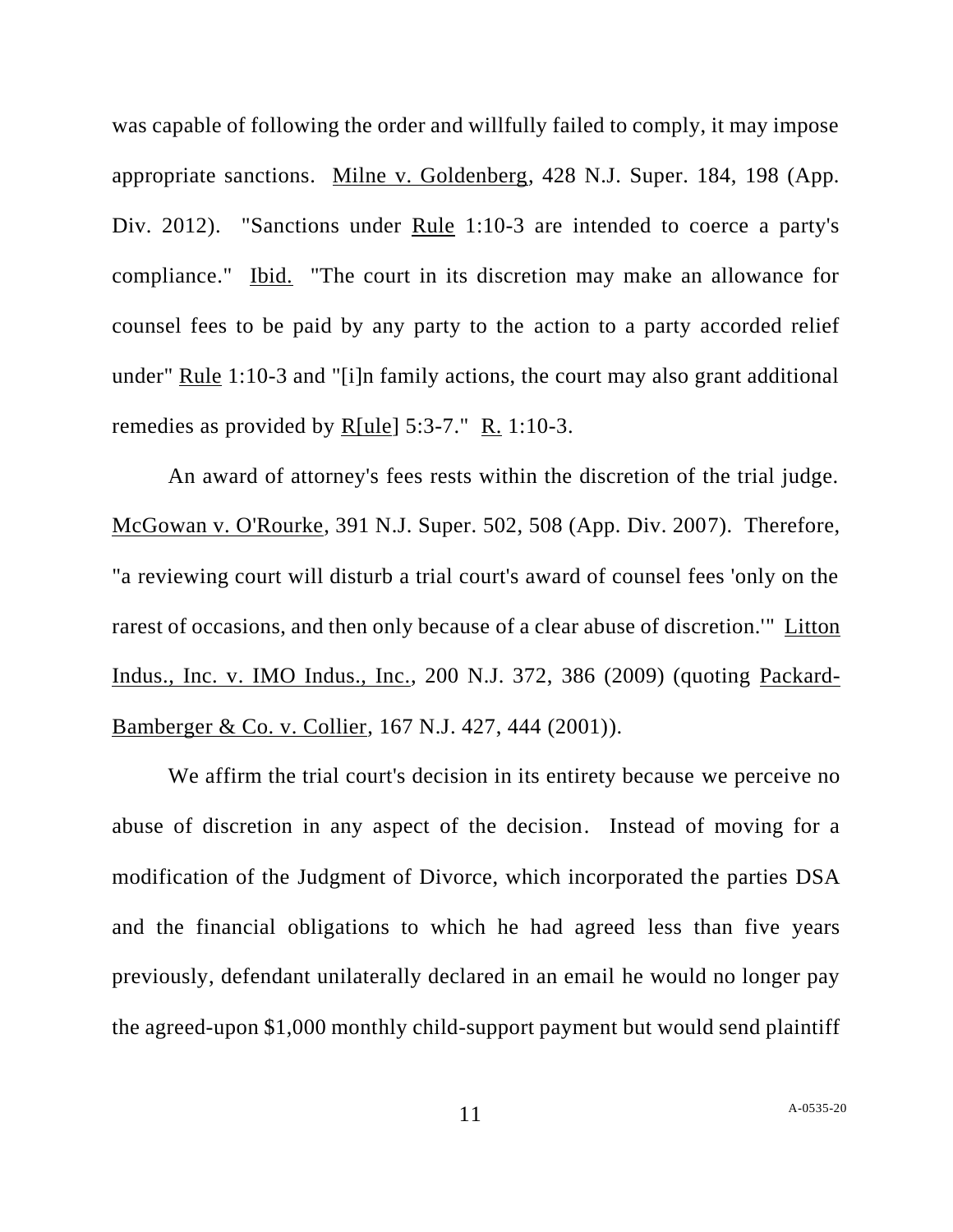only what he decided he could send her. Even if she had the financial ability to agree to his declaration, plaintiff did not have the legal right to do so. "It is fundamental that the right to child support belongs to the child and may not be waived by a custodial parent." L.V. v. R.S., 347 N.J. Super. 33, 41 (App. Div. 2002); see also Gotlib v. Gotlib, 399 N.J. Super. 295, 305 (App. Div. 2008). Defendant also chose not to honor other financial commitments he had made in the DSA, specifically, other child-related expenses and plaintiff's cell-phone and car-insurance bills. When plaintiff responded and asked to meet to discuss a possible mutual agreement, defendant rejected that offer and repeated his declaration he would no longer make the monthly \$1,000 child-support payments but would send what he could. He ended up sending over the course of the next several months only \$800, a fraction of what he was obligated to pay under the Judgment of Divorce.

That defendant violated the Judgment of Divorce is undisputed. Defendant contends the motion judge failed to make a finding that his violation was so "willfully contumacious" as to justify relief under Rule 1:10-3. We disagree. When he held defendant had "unilaterally ceased child support payments without adequate justification or explanation," had not provided "a convincing reason" as to why he could not meet the child-support obligation he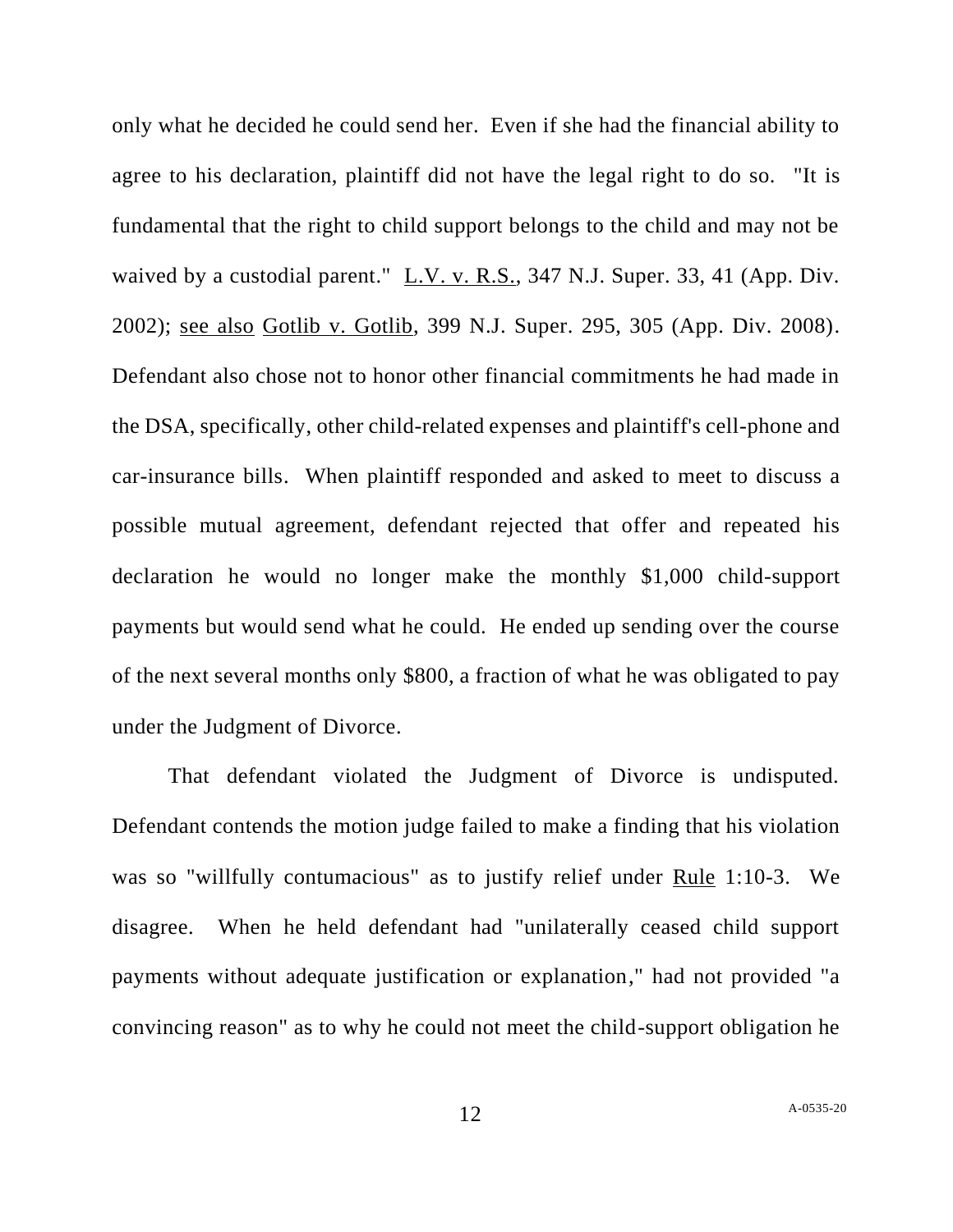had agreed to in the DSA only five years previously, and had failed to provide "much explanation as to why his monthly income is now insufficient to cover both his living expenses and his child support obligation when he previously paid his monthly support obligation," especially considering his income had increased significantly since the Judgment of Divorce, the motion judge made the necessary findings to support granting relief pursuant to Rule 1:10-3. Moreover, those findings were supported by sufficient, credible evidence in the record.

Defendant did not seek a modification of the Judgment of Divorce until after plaintiff had sought to enforce it. He supported his cross-motion with bald assertions of financial difficulties, unsupported by any documentary evidence. The change of circumstance established by the documentary evidence submitted was a \$15,000 increase in his salary since the Judgment of Divorce – demonstrating a reason <u>not</u> to modify downwards his child-support or terminate his other agreed-upon obligations. He referenced purchasing a house but did not otherwise provide proof he had experienced any cost-of-living increases since entry of the Judgment of Divorce or proof of any other change of circumstance warranting a modification of his child-support obligations. As the motion judge found, defendant, who provided no comparison of his expenses at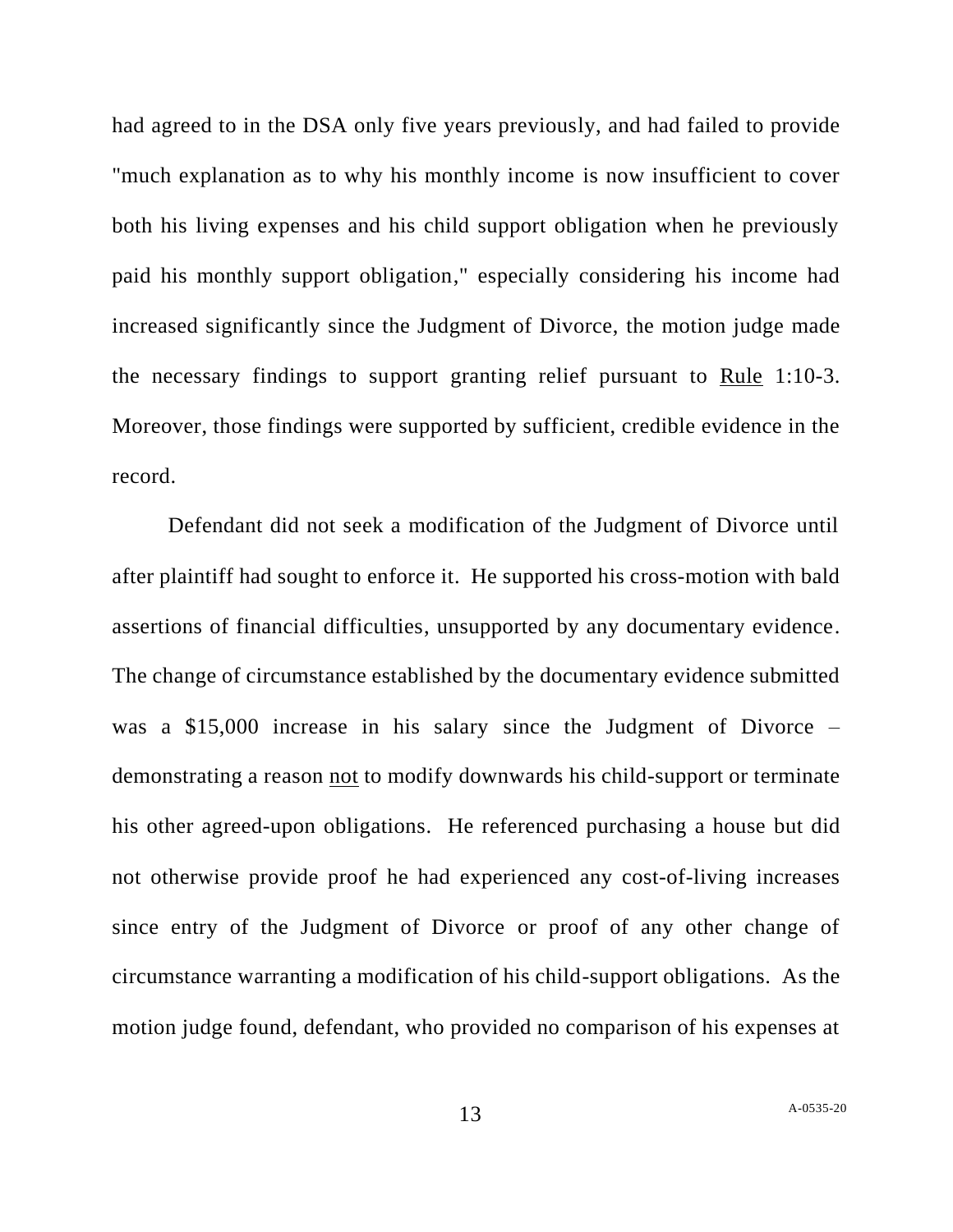the time of the divorce and his expenses at the time he filed his cross-motion, did not give a sufficient explanation as to why his monthly income was no longer sufficient to cover both his living expenses and child-support obligations. Defendant asserted he had not had his usual summer employment opportunities during the summer of 2020 due to the COVID-19 pandemic, but as the motion judge found, that circumstance was a temporary situation not meriting a change in his support obligations. Defendant failed to make a prima facie showing of changed circumstances, and the motion judge properly did not order discovery, a plenary hearing, a child-support guideline calculation, or a modification of defendant's obligations under the Judgment of Divorce.

We perceive no error in the judge's denial of the aspect of defendant's cross-motion concerning his contractual obligation to pay plaintiff's cell-phone and car-insurance bills. The judge correctly rejected defendant's contention that those payments constituted de facto alimony and applied basic contract principles to decide this aspect of defendant's cross-motion. "[F]air and definitive arrangements arrived at by mutual consent should not be unnecessarily or lightly disturbed." Smith, 72 N.J. at 358; see also Quinn, 225 N.J. at 44-45. The judge found the DSA was not the product of fraud. Defendant did not contend his agreement to pay plaintiff's cell-phone and car-insurance